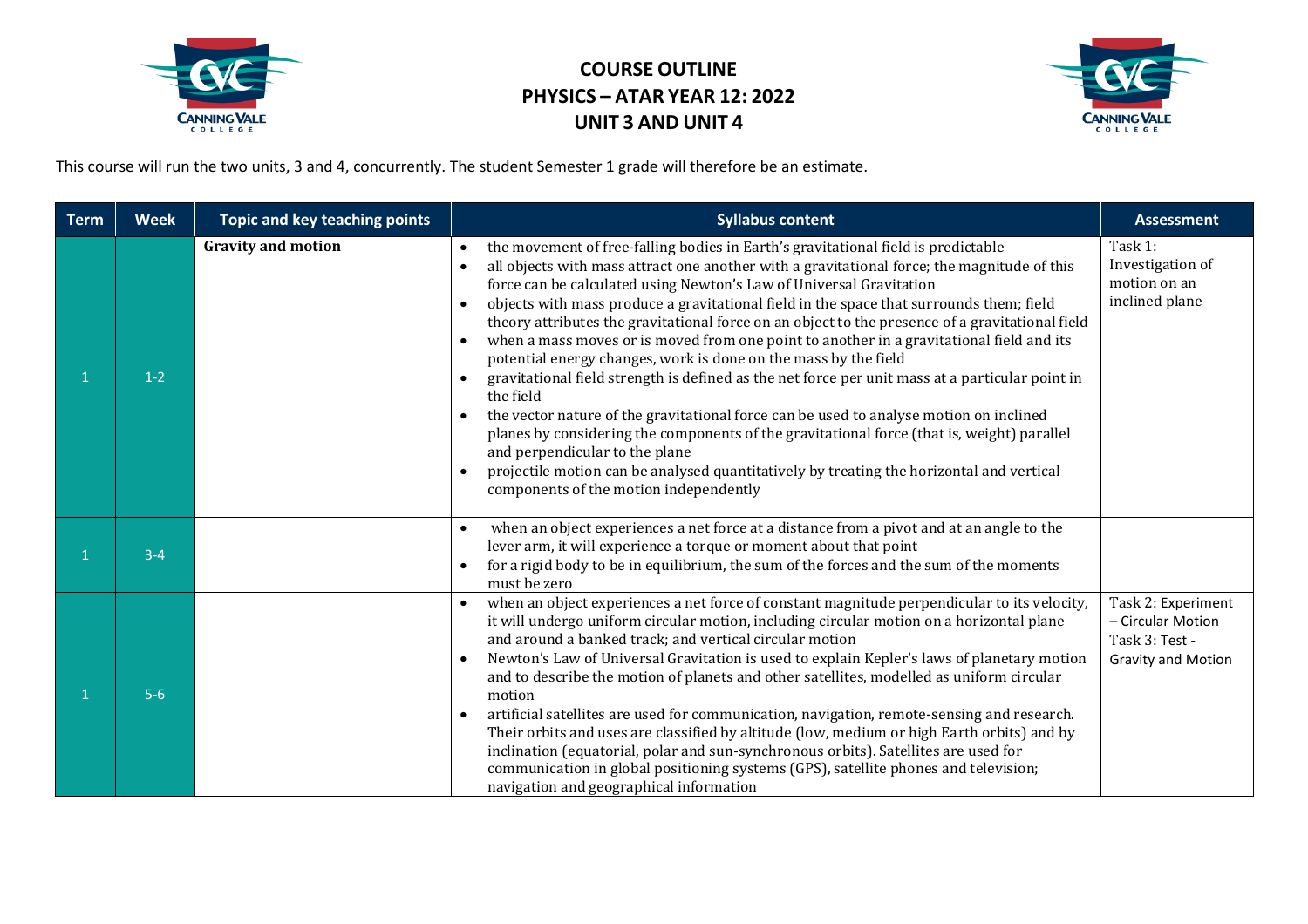|                | $\overline{7}$ | Electromagnetism | electrostatically charged objects exert a force upon one another; the magnitude of this<br>force can be calculated using Coulomb's Law<br>point charges and charged objects produce an electric field in the space that surrounds<br>$\bullet$<br>them; field theory attributes the electrostatic force on a point charge or charged body to<br>the presence of an electric field<br>a positively charged body placed in an electric field will experience a force in the direction<br>of the field; the strength of the electric field is defined as the force per unit charge<br>when a charged body moves or is moved from one point to another in an electric field and<br>its potential energy changes, work is done on the charge by the field<br>the direction of conventional current is that in which the flow of positive charges takes |                                    |
|----------------|----------------|------------------|---------------------------------------------------------------------------------------------------------------------------------------------------------------------------------------------------------------------------------------------------------------------------------------------------------------------------------------------------------------------------------------------------------------------------------------------------------------------------------------------------------------------------------------------------------------------------------------------------------------------------------------------------------------------------------------------------------------------------------------------------------------------------------------------------------------------------------------------------|------------------------------------|
|                | $8 - 9$        |                  | place, while the electron flow is in the opposite direction<br>current-carrying wires are surrounded by magnetic fields; these fields are utilised in<br>solenoids and electromagnets<br>the strength of the magnetic field produced by a current is a measure of the magnetic flux<br>density<br>magnets, magnetic materials, moving charges and current-carrying wires experience a<br>force in a magnetic field when they cut flux lines; this force is utilised in DC electric motors<br>and particle accelerators<br>the force due to a current in a magnetic field in a DC electric motor produces a torque on<br>$\bullet$<br>the coil in the motor<br>DC electric motor with commutator, and back emf<br>$\bullet$                                                                                                                        |                                    |
|                | $9 - 10$       |                  | an induced emf is produced by the relative motion of a straight conductor in a magnetic<br>$\bullet$<br>field when the conductor cuts flux lines<br>magnetic flux is defined in terms of magnetic flux density and area<br>$\bullet$<br>a changing magnetic flux induces a potential difference; this process of electromagnetic<br>$\bullet$<br>induction is used in step-up and step-down transformers, DC and AC generators<br>conservation of energy, expressed as Lenz's Law of electromagnetic induction, is used to<br>determine the direction of induced current                                                                                                                                                                                                                                                                          |                                    |
| $\overline{2}$ | $1 - 3$        |                  | Electromagnetism is utilised in a range of technological applications, including:<br>AC and DC generators<br>$\bullet$<br>regenerative braking<br>$\bullet$<br>induction hotplates<br>$\bullet$<br>large scale AC power distribution systems<br>$\bullet$                                                                                                                                                                                                                                                                                                                                                                                                                                                                                                                                                                                         | Task 4: Test -<br>Electromagnetism |
| $\overline{2}$ | $4 - 5$        | <b>EXAMS</b>     |                                                                                                                                                                                                                                                                                                                                                                                                                                                                                                                                                                                                                                                                                                                                                                                                                                                   | Task 5: EXAM Sem 1                 |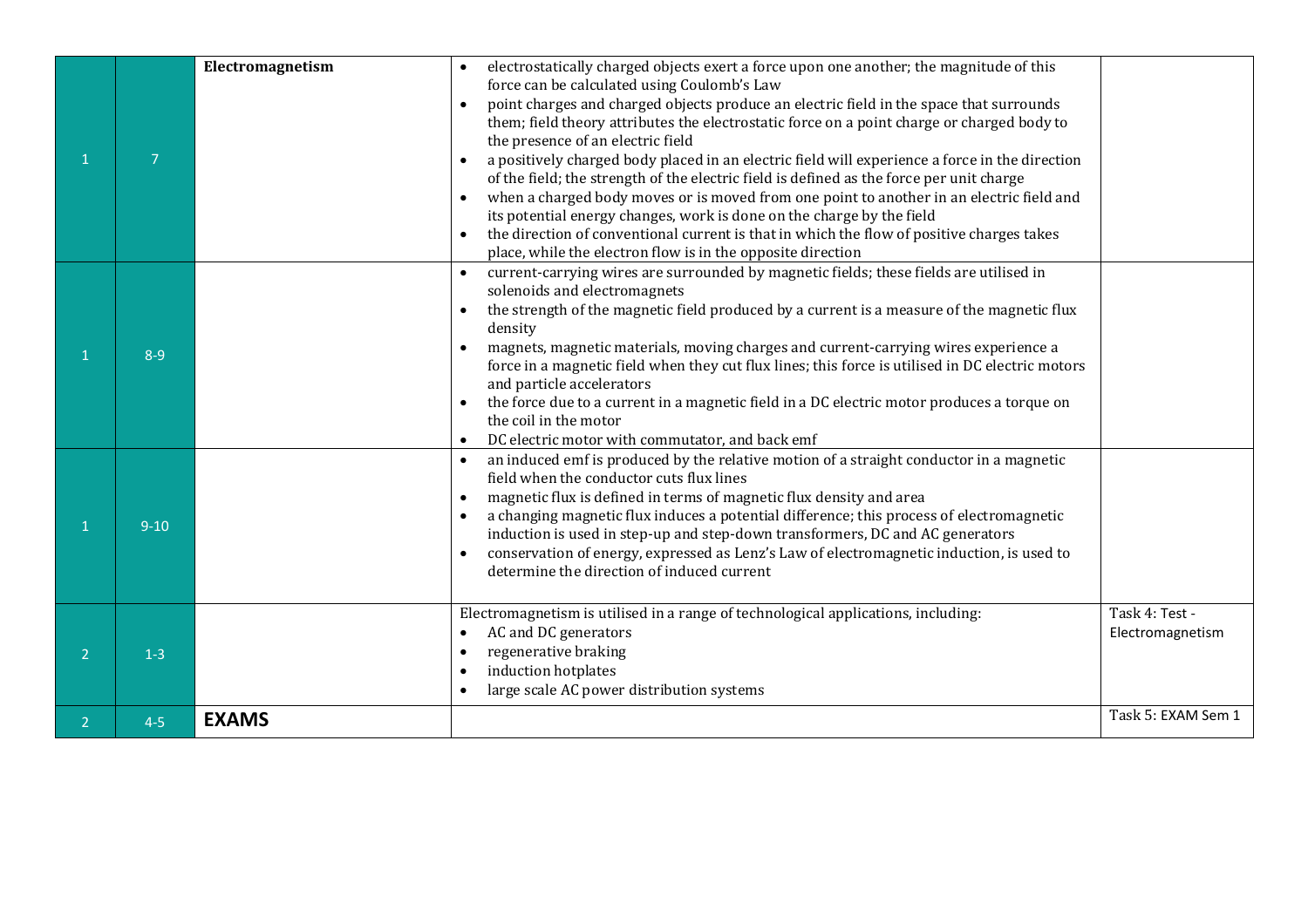| $\overline{2}$ | $5 - 7$  | Wave particle duality and the<br>quantum theory | light exhibits many wave properties; however, it cannot only be modelled as a mechanical<br>wave because it can travel through a vacuum<br>a wave model explains a wide range of light-related phenomena, including reflection,<br>$\bullet$<br>refraction, dispersion, diffraction and interference; a transverse wave model is required to<br>explain polarisation<br>electromagnetic waves are transverse waves made up of mutually perpendicular, oscillating<br>$\bullet$<br>electric and magnetic fields<br>oscillating charges produce electromagnetic waves of the same frequency as the oscillation;<br>electromagnetic waves cause charges to oscillate at the frequency of the wave<br>historical evidence for the dual nature of light includes Young's double slit experiment,<br>$\bullet$<br>Fresnel's and Poisson's experiments; and Maxwell's theory of electromagnetism                                                                                                                                                                                                                                                                                                                                                                                                                                                                                                                                                                                                                                                                                                                                         |                                                    |
|----------------|----------|-------------------------------------------------|-----------------------------------------------------------------------------------------------------------------------------------------------------------------------------------------------------------------------------------------------------------------------------------------------------------------------------------------------------------------------------------------------------------------------------------------------------------------------------------------------------------------------------------------------------------------------------------------------------------------------------------------------------------------------------------------------------------------------------------------------------------------------------------------------------------------------------------------------------------------------------------------------------------------------------------------------------------------------------------------------------------------------------------------------------------------------------------------------------------------------------------------------------------------------------------------------------------------------------------------------------------------------------------------------------------------------------------------------------------------------------------------------------------------------------------------------------------------------------------------------------------------------------------------------------------------------------------------------------------------------------------|----------------------------------------------------|
| $\overline{2}$ | $8 - 10$ |                                                 | atomic phenomena and the interaction of light with matter indicate that states of matter and<br>energy are quantised into discrete values<br>on the atomic level, electromagnetic radiation is emitted or absorbed in discrete packets called<br>$\bullet$<br>photons. The energy of a photon is proportional to its frequency. The constant of<br>proportionality, Planck's constant, can be determined experimentally using the photoelectric<br>effect and the threshold voltage of coloured LEDs<br>a wide range of phenomena, including black body radiation and the photoelectric effect, are<br>$\bullet$<br>explained using the concept of light quanta<br>atoms of an element emit and absorb specific wavelengths of light unique to that element; this<br>$\bullet$<br>is the basis of spectral analysis<br>the Bohr model of the hydrogen atom integrates light quanta and atomic energy states to<br>explain the specific wavelengths in the hydrogen spectrum and in the spectra of other simple<br>atoms; the Bohr model enables line spectra to be correlated with atomic energy-level<br>diagrams<br>on the atomic level, energy and matter exhibit the characteristics of both waves and particles.<br>Young's double slit experiment is explained with a wave model but produces the same<br>interference and diffraction patterns when one photon at a time or one electron at a time are<br>passed through the slits<br>the use of devices developed from the application of quantum physics, including the laser and<br>$\bullet$<br>photovoltaic cells, have significantly changed many aspects of society | Task 6:<br>Evaluation $-$<br><b>Quantum Theory</b> |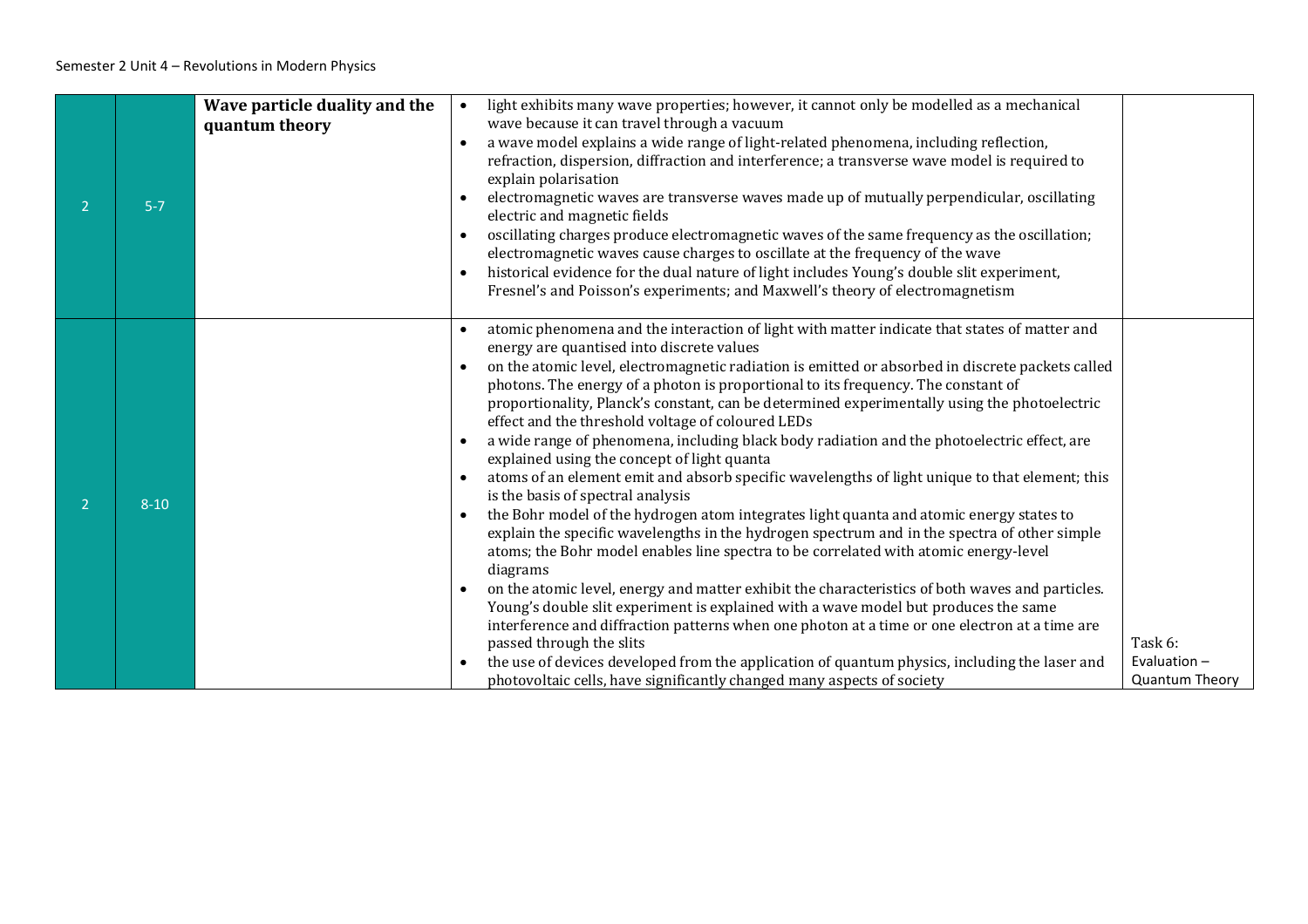|                |         | <b>Special relativity</b> |           | observations of objects travelling at very high speeds cannot be explained by Newtonian                                                                       |                       |
|----------------|---------|---------------------------|-----------|---------------------------------------------------------------------------------------------------------------------------------------------------------------|-----------------------|
|                |         |                           |           | physics. These include the dilated half-life of high-speed muons created in the upper                                                                         |                       |
|                |         |                           |           | atmosphere, and the momentum of high-speed particles in particle accelerators                                                                                 |                       |
|                |         |                           |           | Einstein's special theory of relativity predicts significantly different results to those of                                                                  |                       |
|                |         |                           |           | Newtonian physics for velocities approaching the speed of light                                                                                               |                       |
|                |         |                           | $\bullet$ | the special theory of relativity is based on two postulates: that the speed of light in a vacuum is                                                           |                       |
|                |         |                           |           | an absolute constant, and that all inertial reference frames are equivalent                                                                                   |                       |
|                |         |                           |           | motion can only be measured relative to an observer; length and time are relative quantities                                                                  |                       |
|                |         |                           |           | that depend on the observer's frame of reference                                                                                                              |                       |
| 3              | $1 - 3$ |                           |           | relativistic momentum increases at high relative speed and prevents an object from reaching                                                                   |                       |
|                |         |                           |           | the speed of light                                                                                                                                            |                       |
|                |         |                           | $\bullet$ | the concept of mass-energy equivalence emerged from the special theory of relativity and                                                                      |                       |
|                |         |                           |           | explains the source of the energy produced in nuclear reactions<br>research studies of cosmic rays show that interactions between cosmic rays and the upper   |                       |
|                |         |                           |           | atmosphere produce muons. These particles have a lifetime of about two microseconds and                                                                       |                       |
|                |         |                           |           | should have ceased to exist before reaching the surface of the Earth. However, because they                                                                   |                       |
|                |         |                           |           | are travelling near the speed of light, the time dilation effect allows them to complete their                                                                |                       |
|                |         |                           |           | journey. Continuing research in the field of high-energy physics is important for improving                                                                   | Task $7:$ Test $-$    |
|                |         |                           |           | our understanding of our world and its origins                                                                                                                | Waves & Special       |
|                |         |                           |           |                                                                                                                                                               | Relativity            |
|                |         | <b>The Standard Model</b> |           | the expansion of the universe can be explained by Hubble's law and cosmological concepts,                                                                     |                       |
|                |         |                           |           | such as red shift and the Big Bang theory                                                                                                                     |                       |
|                |         |                           | $\bullet$ | the Standard Model is used to describe the evolution of forces and the creation of matter in the                                                              |                       |
|                |         |                           |           | <b>Big Bang theory</b><br>the Big Bang theory describes the early development of the universe, including the formation                                        |                       |
|                |         |                           |           | of subatomic particles from energy and the subsequent formation of atomic nuclei. There is a                                                                  |                       |
|                |         |                           |           | variety of evidence that supports the Big Bang theory, including Cosmic Background                                                                            |                       |
|                |         |                           |           | Radiation, the abundance of light elements and the red shift of light from galaxies that obey                                                                 |                       |
|                |         |                           |           | Hubble's Law. Alternative theories exist, including the Steady State theory, but the Big Bang                                                                 |                       |
|                |         |                           |           | theory is the most widely accepted theory today (SHE)                                                                                                         |                       |
| $\overline{3}$ | $4 - 7$ |                           |           | high-energy particle accelerators are used to test theories of particle physics, including the                                                                |                       |
|                |         |                           |           | <b>Standard Model</b>                                                                                                                                         |                       |
|                |         |                           |           | the Standard Model is based on the premise that all matter in the universe is made up from                                                                    |                       |
|                |         |                           |           | elementary matter particles called quarks and leptons; quarks experience the strong nuclear                                                                   |                       |
|                |         |                           |           | force, leptons do not                                                                                                                                         |                       |
|                |         |                           |           | the Standard Model explains three of the four fundamental forces (strong, weak and                                                                            |                       |
|                |         |                           |           | electromagnetic forces) in terms of an exchange of force-carrying particles called gauge<br>bosons; each force is mediated by a different type of gauge boson | Task 8: Test-         |
|                |         |                           |           | lepton number and baryon number are examples of quantities that are conserved in all                                                                          | <b>Standard Model</b> |
|                |         |                           |           | reactions between particles; these conservation laws can be used to support or invalidate                                                                     | and Particle          |
|                |         |                           |           | proposed reactions. Baryons are composite particles made up of quarks.                                                                                        | Theory                |